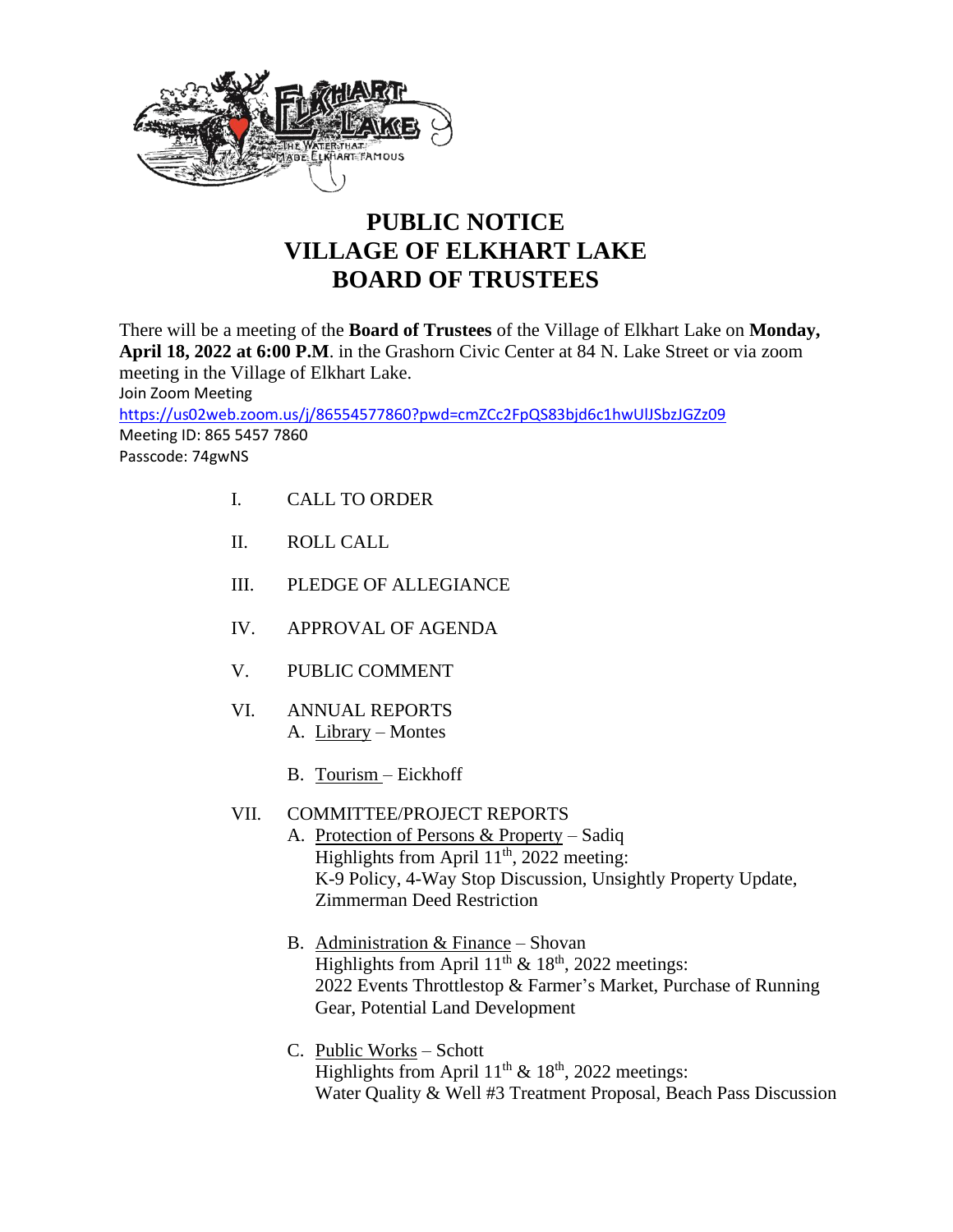Board of Trustees April 18th, 2022 – Page 2

- D. Northern Moraine Utility Commission Schott Minutes – March  $14<sup>th</sup>$ , 2022 Highlights – April  $11<sup>th</sup>$ , 2022 meeting: Aeration Project, Capital Assets, LGIP, Garage Doors, Solar Power
- E. Library Knowles Minutes – March  $14<sup>th</sup>$ , 2022 Highlights – April  $11<sup>th</sup>$ , 2022 meeting: Volunteer Policy, Mobile Hot Spot Policy
- F. Planning Commission –Reilly Minutes – March  $9<sup>th</sup>$ , 2022 Highlights – April  $13<sup>th</sup>$ , 2022 meetings: Quit Qui Oc Deck & Cooler/Fence Plans, Carl & Bettye Raglin Mitigation & Building Plan 451 S. Lake St, Potential Land Development
- G. President's Report Sadiq

## VIII. UNFINISHED BUSINESS

## IX. NEW BUSINESS

- A. Carl & Bettye Raglin Mitigation & Building Plan -451 S. Lake Street
- B. Temporary Opertors' Licenses April  $30<sup>th</sup>$ , 2022, Shop & Sip Sara Cote – Sara Cote Photography Pirkko Jarvensivu – Nordic Accents
- C. Ordinance 651 Amending 13.6 Use of the Village Beach Regulations
- D. Temporary Class B Picnic License Lions Club Memorial Day Program – May 28, 2022
- E. Temporary Operator's License Memorial Day May 28, 2022 Gary Kegler
- F. Throttlestop 2021 Event Approval & Street Closures June 4, 2022 2pm-9pm -Motorcycle/Music June 18, 2022 - 7am-noon -Cars and Coffee June 24, 2022 - 4pm-10pm -Private Shelby event July 12, 2022 - 4pm-9pm -Night Market w/Chamber of Commerce & Motors and Music July 30, 2022 - 7am-noon- Cars and Coffee August 16, 2022 - 4pm-9pm -Motors and Music August 27, 2022 - 7am-noon -Cars and Coffee Sept 10, 2022 - 7am-noon- Cars and Coffee